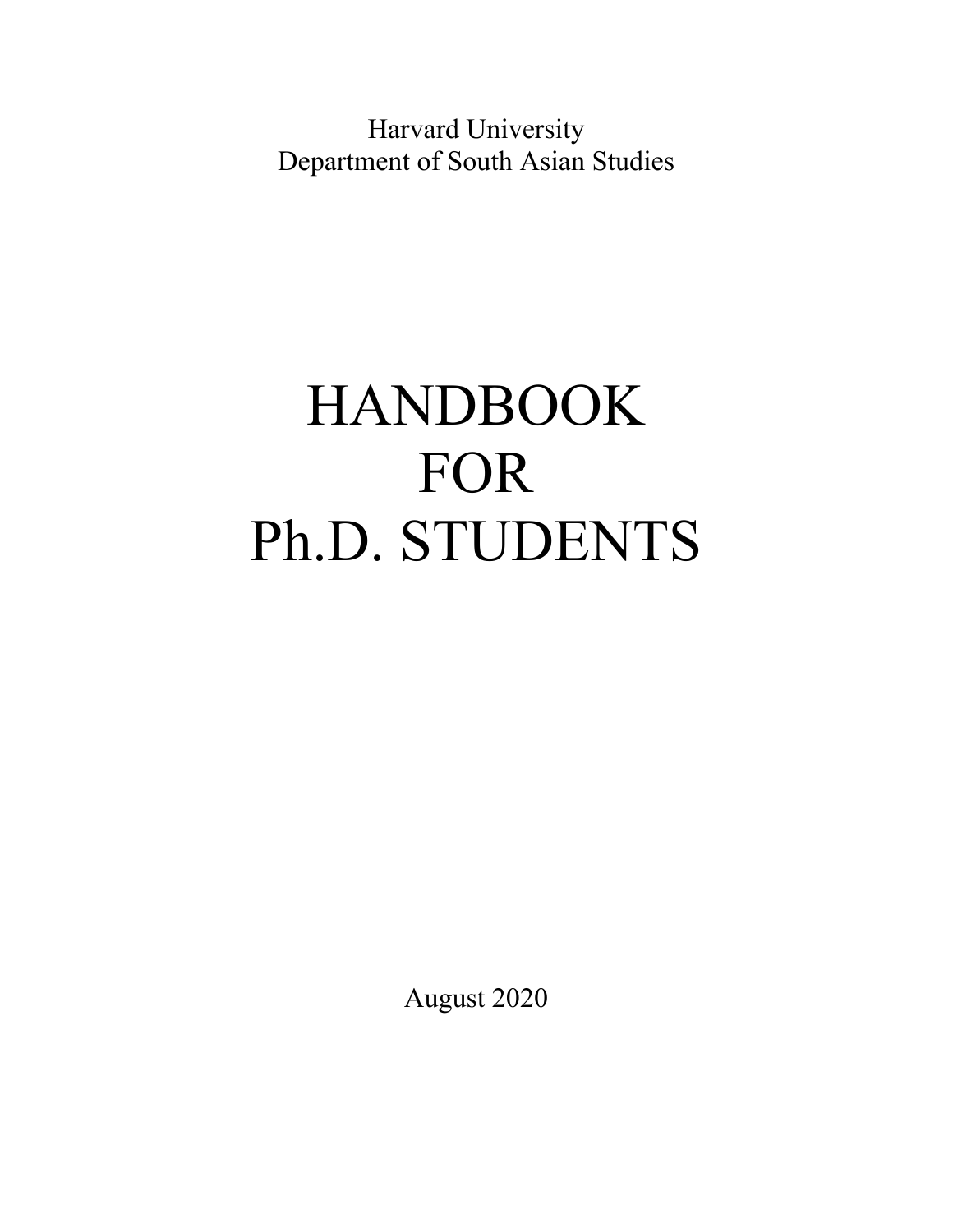## **TABLE OF CONTENTS**

## **The Ph.D. in the Department of South Asian Studies**

| <b>Ph.D. Program Summary of Requirements</b>                       | 3  |
|--------------------------------------------------------------------|----|
| The First Two Years (in detail)                                    | 4  |
| <b>Academic Advising</b>                                           | 5  |
| <b>Guidelines on "Time" Courses and 300-level Courses</b>          | 6  |
| <b>Language Requirements</b>                                       | 6  |
| <b>Teaching</b>                                                    | 7  |
| <b>Year Three: Ph.D. General Examinations</b>                      | 8  |
| "Notice of Intent to Take the Ph.D. General Examinations" Form     | 9  |
| "Ph.D. General Examination Certification" Form                     | 10 |
| <b>Year Four: Ph.D. Dissertation Prospectus</b>                    | 11 |
| <b>On Drafting a Dissertation Prospectus</b>                       | 11 |
| <b>Prospectus Submission Checklist</b>                             | 13 |
| <b>Sample Prospectus Title Page</b>                                | 14 |
| <b>The Dissertation</b>                                            | 15 |
| Information on Submission of the Dissertation for Ph.D. Candidates | 16 |
| <b>Satisfactory Progress Requirements</b>                          | 18 |
| <b>Non-Resident Status</b>                                         | 19 |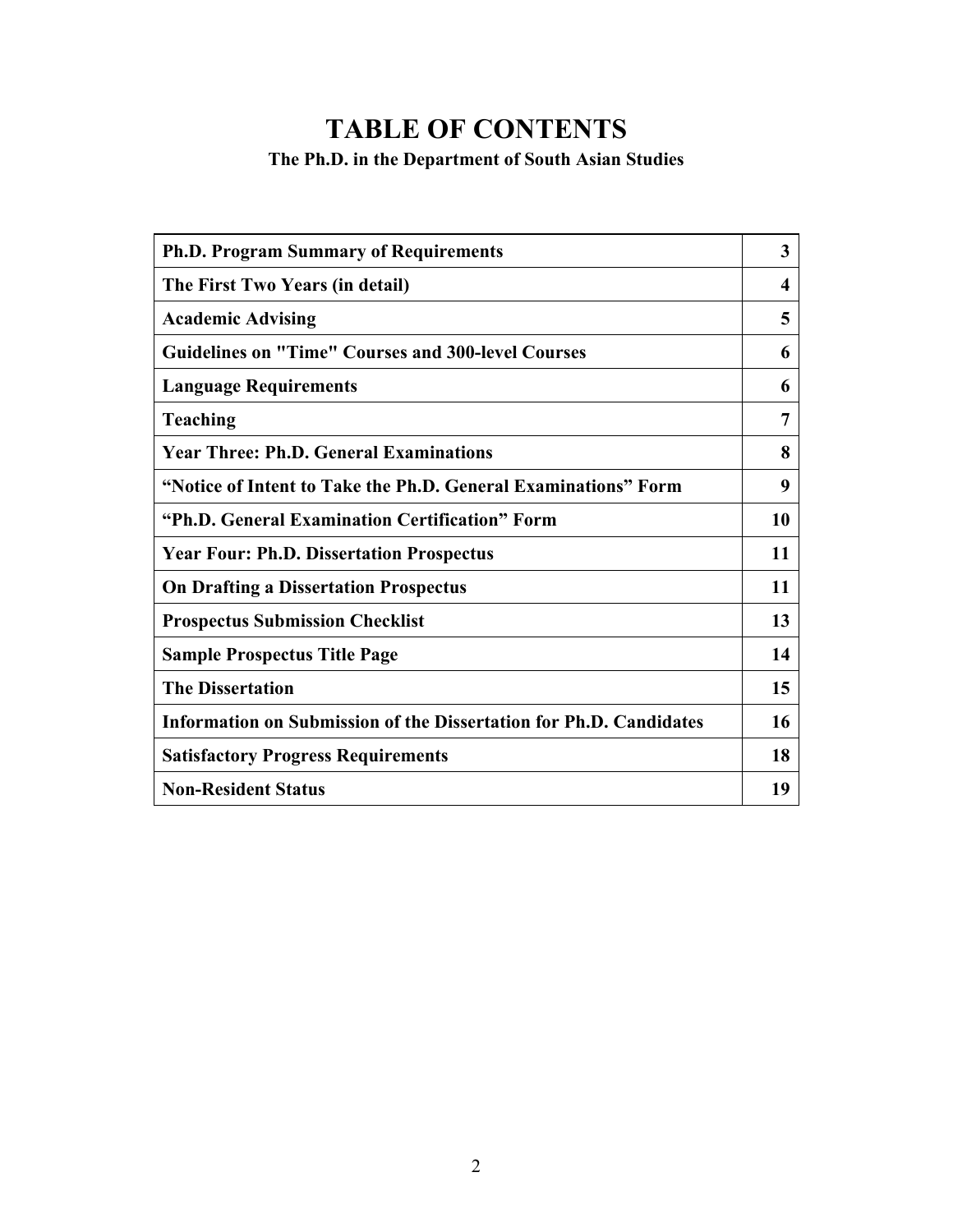## **Department of South Asian Studies Ph.D. PROGRAM SUMMARY OF REQUIREMENTS (full descriptions follow)**

## **The First Two Years**

## **Coursework**

 $\bullet$  16 courses.

## **Languages**

 Written examinations in two modern research languages, generally French and German.

## **Year Three**

## **General Examinations**

- To be completed by the end of the third year.
- Teaching.

## **Year Four**

## **Dissertation Prospectus**

- To be completed within one year of taking the general exams.
- Teaching.
- Many students also apply for travel fellowships to conduct dissertation research in Year Five.

## **Year Five and Following**

Many students spend all or a part of their fifth year in the field.

## **The Dissertation**

- To be completed normally by the end of the seventh year.
- After approval of the Prospectus, at least one chapter each term must be submitted to the advisor.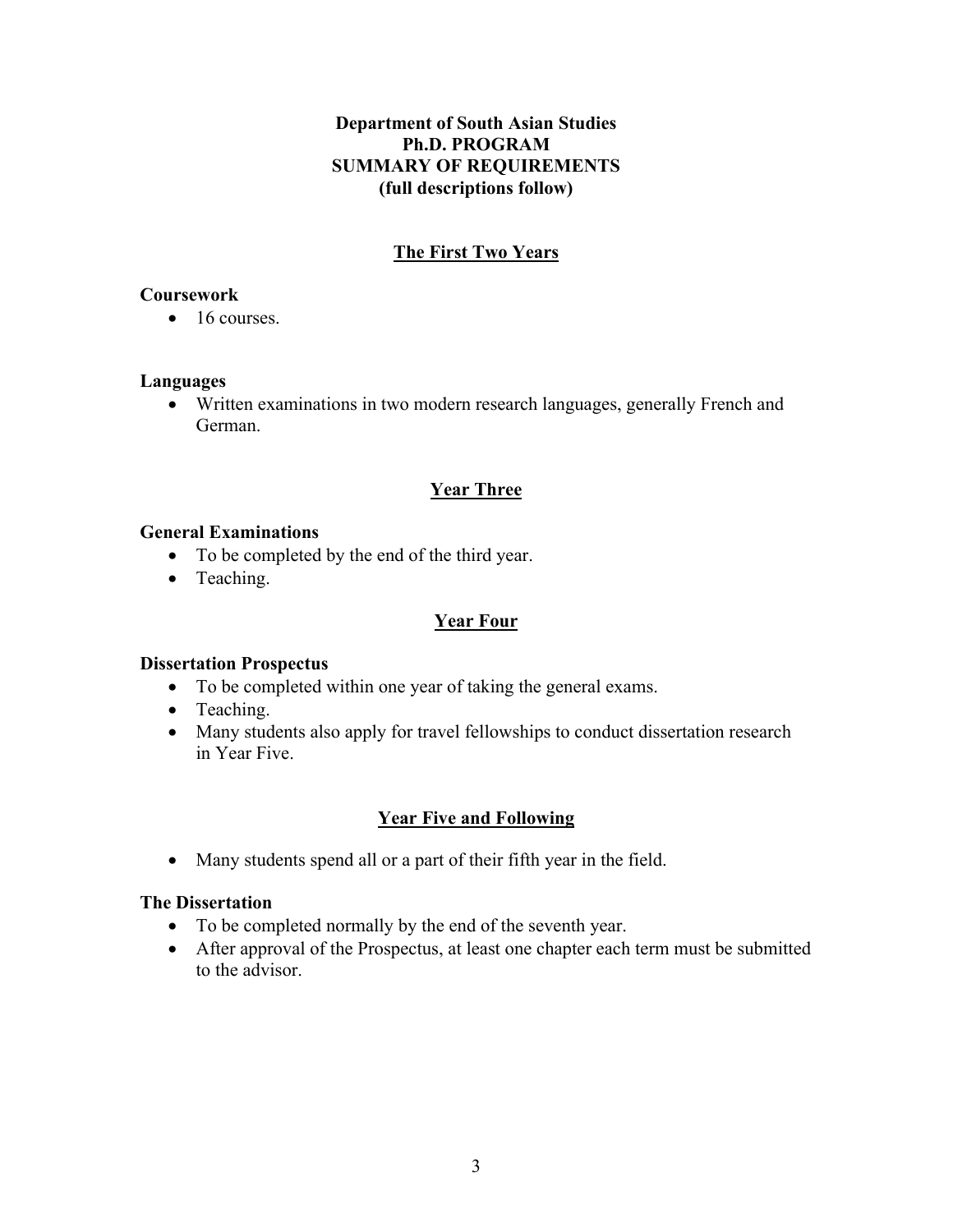## **THE FIRST TWO YEARS (in detail)**

## **Advising**

Incoming students will have an advisor in the field of study closest to their own interests. The advisor is responsible for working out a plan of study and signing the study card at the beginning of each semester. The Department's Director of Graduate Studies functions as a more general advisor to all graduate students in relation to the Department and GSAS policies and procedures. When a student submits his or her prospectus to the Department, he or she also suggests an advisor to direct the dissertation. The progress of every student will be reviewed each year by the Department.

## **General requirements**

Sixteen courses and a minimum of two years in residence are required.

## **Core requirements:**

- 1. A minimum of four courses in Sanskrit, Tibetan, or a modern South Asian language at the advanced level.
- 2. Two courses in a second South Asian language.
- 3. Eight courses in the student's special field, including related courses in other departments.
- 4. Reading knowledge of two modern research languages, at least one of which will normally be French or German, and the other of which can be any modern language relevant to the student's special field. Reading knowledge must be demonstrated by the end of the second year of residence, ordinarily by passing a language exam with an honors grade.

### **Language requirements**

Written examinations in two modern research languages, generally French and German, must be passed with an honors grade by the end of the second year of residence. Another modern language relevant to the student's special field, but not the student's native language, may be substituted for one, but not both, of the required languages.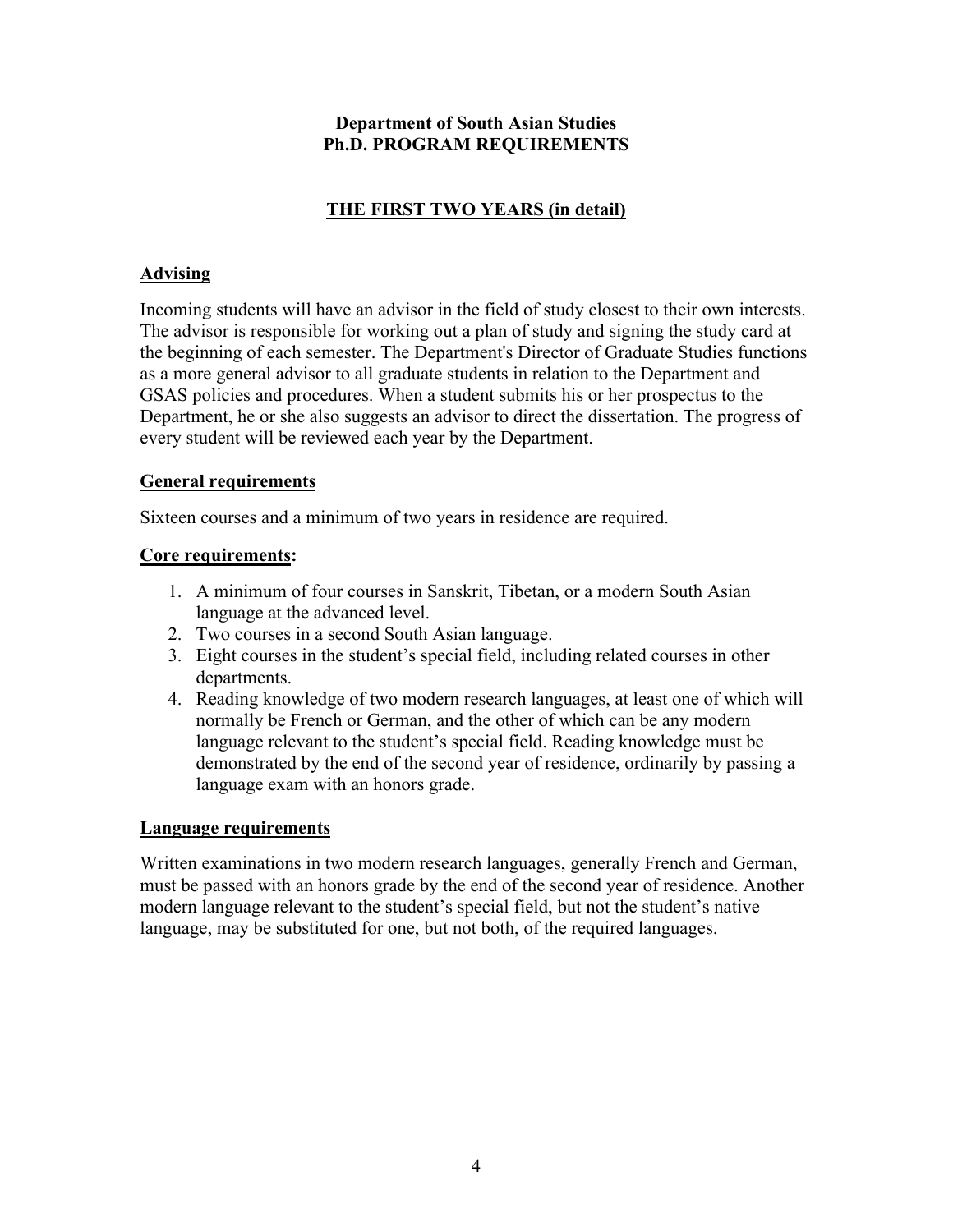## **Academic Advising**

Advisors meet with their doctoral students—especially those at the pre-dissertation stage—a minimum of three times per semester, for at least an hour each meeting: at the beginning, midpoint, and end of the semester. For students who are working elsewhere and easily accessible via phone and/or email, the same general guidelines for contact hours apply.

Advisors remain in contact with doctoral students as above during periods of leave.

In advising first- and second-year doctoral students, special attention is paid to the work of choosing classes. Coursework selections are meant to be general enough to provide context for the student's special area(s) of interest and specific enough to guide the student toward both General Examination fields and a workable dissertation topic. Advisors also help ensure that students meet their language requirements and their general course requirements in a timely fashion.

In advising third-year students, special attention is paid to helping the student assemble a committee for General Examinations.

For students who are post-generals, advisors provide timely reading (within four weeks of submission) and substantial commenting on drafts of the Dissertation Prospectus and all subsequent dissertation chapters. Advisors also counsel students on seeking employment, from reading drafts of letters of application and commenting on writing samples and job talks to introducing students to scholars in the field at conferences and seminars.

Requests for recommendation letters are to be made by the student at least three weeks in advance of the deadline; recommendation letters are written and submitted by the advisor in a timely fashion.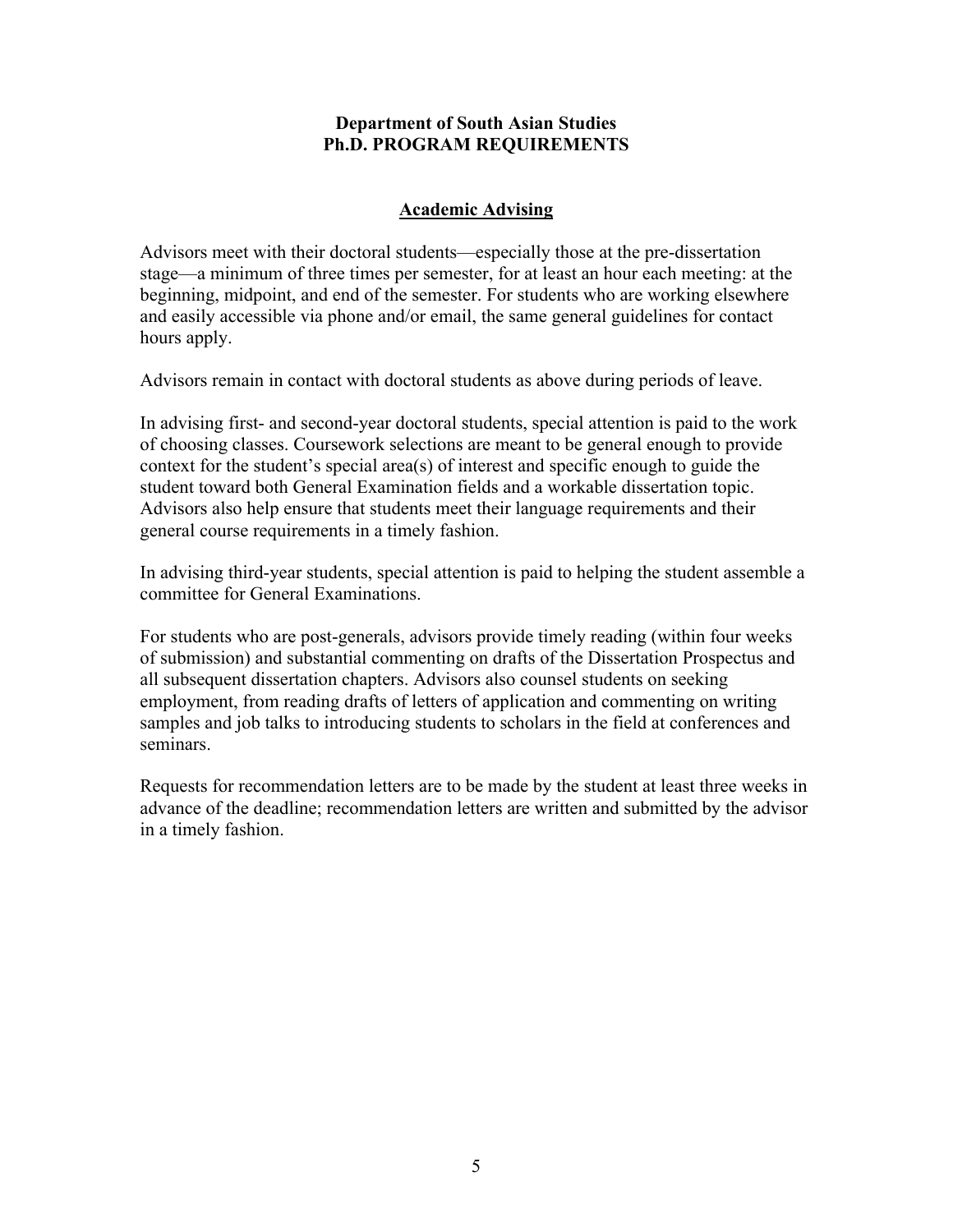## **Ph.D. Guidelines on "Time" Courses**

1. TIME-C (i.e., time for course-related reasons) is to be used only for preparation for General Examinations, normally during the one or two terms leading up to the anticipated time of generals, but not before the fifth term. The only exception to this is in the case of a student who takes the generals in the fourth or fifth term (in which case, TIME-C may be appropriate in the fourth or even third term).

2. Post-generals students engaged in dissertation work will normally register for one, two, three, or four courses of 300 level courses: Direction of Doctoral Dissertation (in addition to whatever other regular course-work they may elect to take in a given semester).

3. All Ph.D. Teaching Fellows will be expected to register for one course of TIME-T (time for Teaching Fellow reasons) per 1/5 teaching time equivalent per semester, irrespective of their stage of progress or year of study in the program.

4. While any number of 300 level courses may serve to fulfill the Graduate School of Arts and Sciences' eight course requirement for the A.M. degree and sixteen course requirement for the Ph.D. degree, TIME courses (whether TIME-C, TIME-R, or TIME-T) will not.

## **Language Requirements**

All doctoral students—in consultation with their advisors—are required to achieve at least intermediate reading competence in two modern languages of secondary scholarship relevant to their course of study (such as French, German, Japanese, Chinese), *in addition*  to whatever primary source languages are required in their fields.

The modern language requirements must be fulfilled before taking General Examinations.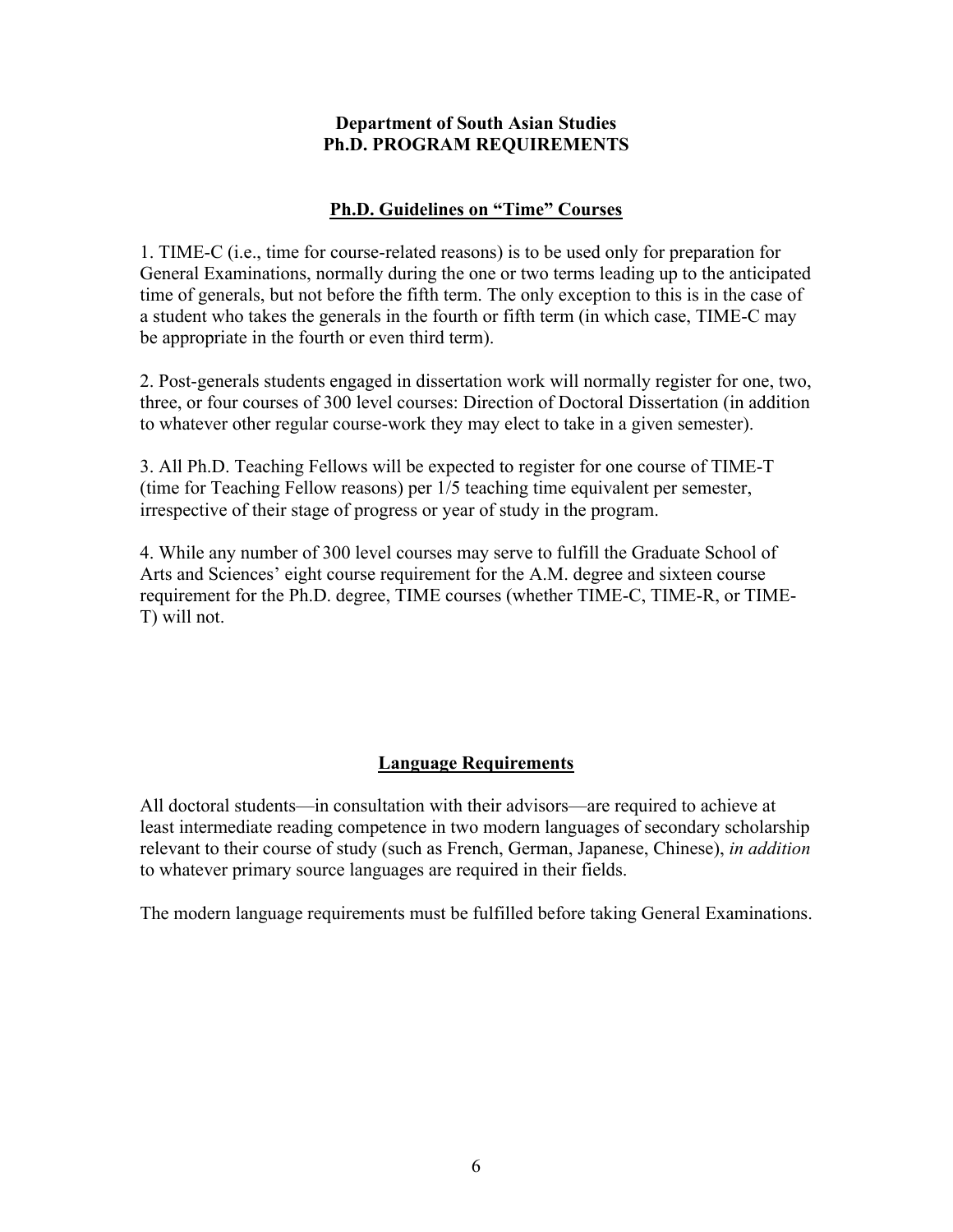## **Teaching**

While teaching is not required for the degree, doctoral students are encouraged to take advantage of the many opportunities for teaching at Harvard.\* These opportunities include teaching in South Asian Studies courses, General Education courses, courses in other FAS departments, and in junior and senior tutorials in the undergraduate concentration.

Generally, students who wish to teach are able to secure positions. In addition to its financial benefits, teaching is considered integral to the program of doctoral studies at Harvard.

Students may begin teaching in the third year. Normally first-year and second-year students are not allowed to teach. Students should seek out Teaching Fellow positions by approaching faculty with whom they would like to work. It is helpful to give them a resume with a cover letter indicating experience and courses you are interested in teaching. To serve as a tutor in the Undergraduate Program, contact the Department's Director of Undergraduate Studies.

Teaching Fellow training and workshops are held throughout the year at the Bok Center for Teaching and Learning. First time Teaching Fellows are required to participate in the Bok Center orientation week training sessions.

\*Please note: Ph.D. students are guaranteed teaching in the third and fourth year as part of their admissions packages. Students are still expected to follow the above measures to secure teaching positions in the third and fourth year.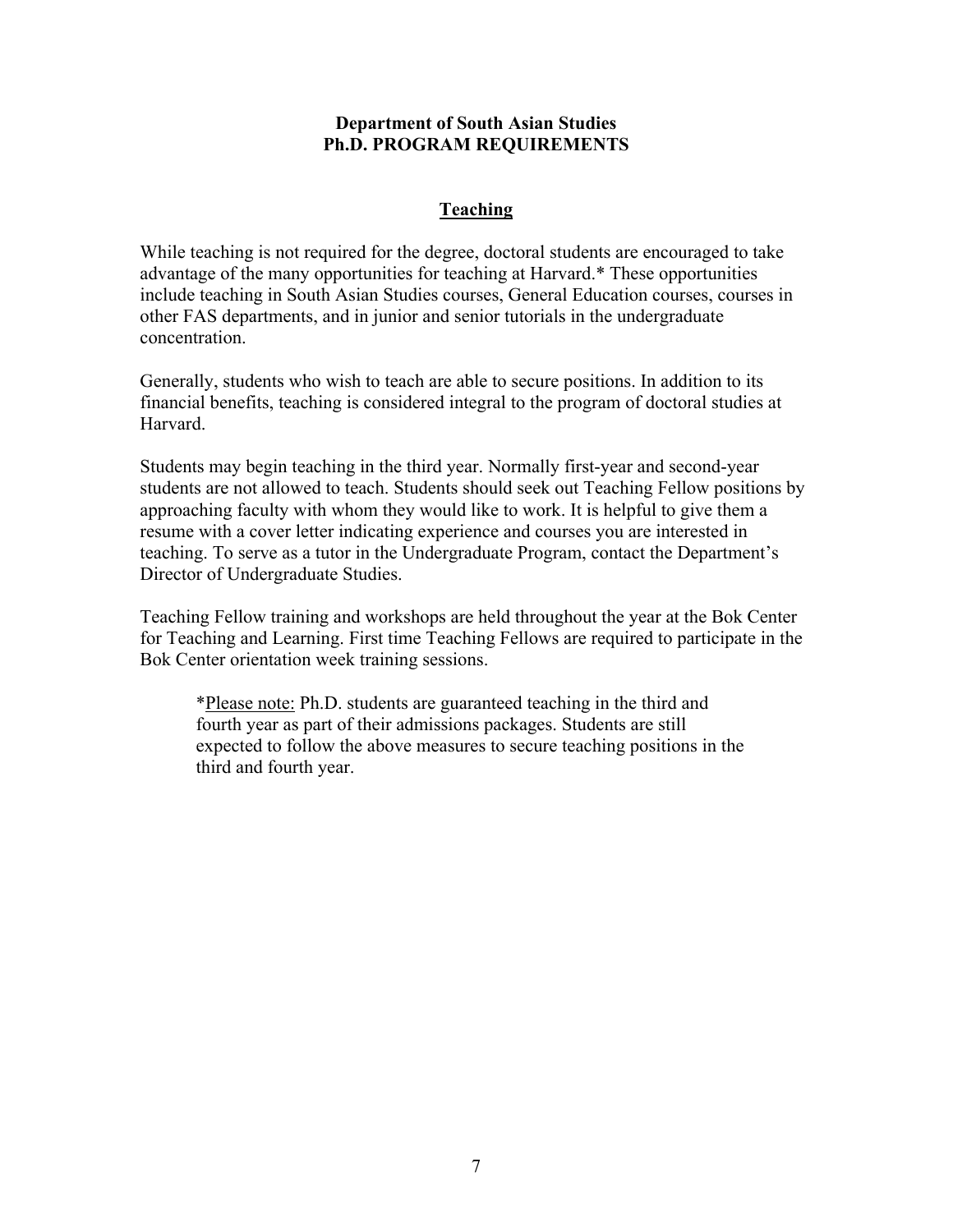## **Year Three: Ph.D. General Examinations**

After the satisfactory completion of two years of full-time study and the modern language requirements, a student prepares for the General Examinations. The student should consult with his or her primary advisor in formulating the plan for the exams and deciding upon examiner(s) for each exam.

Students are expected to take their general examinations no later than the end of their third year in the program.

For students in the Sanskrit and Tibetan tracks, there are usually four written exams:

- 1. a language translation exam, without dictionary, from a Sanskrit or Tibetan text of average difficulty;
- 2. a translation exam, with dictionary, of texts in the student's special field, with a discussion of textual problems or thematic issues;
- 3. a broad exam in South Asian Studies based on reading lists put together by the student in consultation with the advisor; and
- 4. an exam in the student's special field.

For students in the South Asian Studies track, there are normally three written exams, corresponding to 2, 3, and 4 above. In place of the translation without dictionary exam (1 above), students in the South Asian Studies track will be required to demonstrate, by test or otherwise, their speaking and listening proficiency in a modern South Asian language.

Students may also take an optional additional exam in a secondary field or discipline, often involving a faculty member from another department. Upon passing their generals students will be expected to complete a Dissertation Prospectus within a year.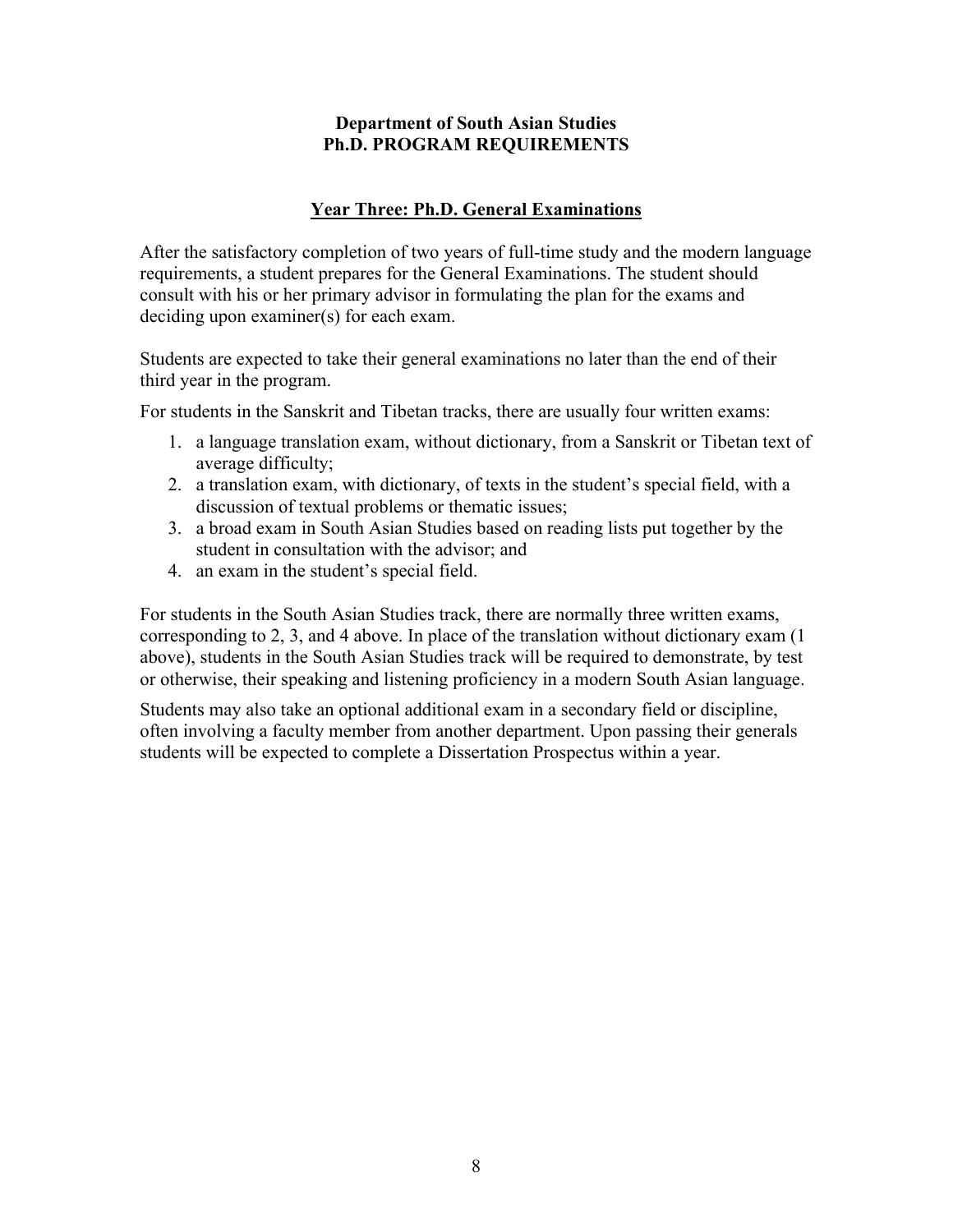## **Department of South Asian Studies**

## **Notice of Intent to take Ph.D. General Examinations**

| <b>Student's Name</b>           | Option       |
|---------------------------------|--------------|
| <b>Generals to be Taken in</b>  | semester, 20 |
| <b>Area of Specialization</b>   |              |
| <b>Primary Academic Advisor</b> |              |

**NOTE:** Please include a bibliography for each of the non-language exams, signed by the examiner of that exam. Please remember that each bibliography must begin with a paragraph explaining the nature of the topics chosen and the rationale for selecting the materials listed.

**Remarks:** Please include information about any course incompletes, and unfulfilled language or other requirements:

**Student's Signature Date** 

**Primary Advisor Approval Date** 

**\_\_\_\_\_\_\_\_\_\_\_\_\_\_\_\_\_\_\_\_\_\_\_\_\_\_\_\_\_\_\_\_\_\_\_\_\_\_\_\_\_\_\_\_\_ \_\_\_\_\_\_\_\_\_\_\_** 

**\_\_\_\_\_\_\_\_\_\_\_\_\_\_\_\_\_\_\_\_\_\_\_\_\_\_\_\_\_\_\_\_\_\_\_\_\_\_\_\_\_\_\_\_\_ \_\_\_\_\_\_\_\_\_\_\_**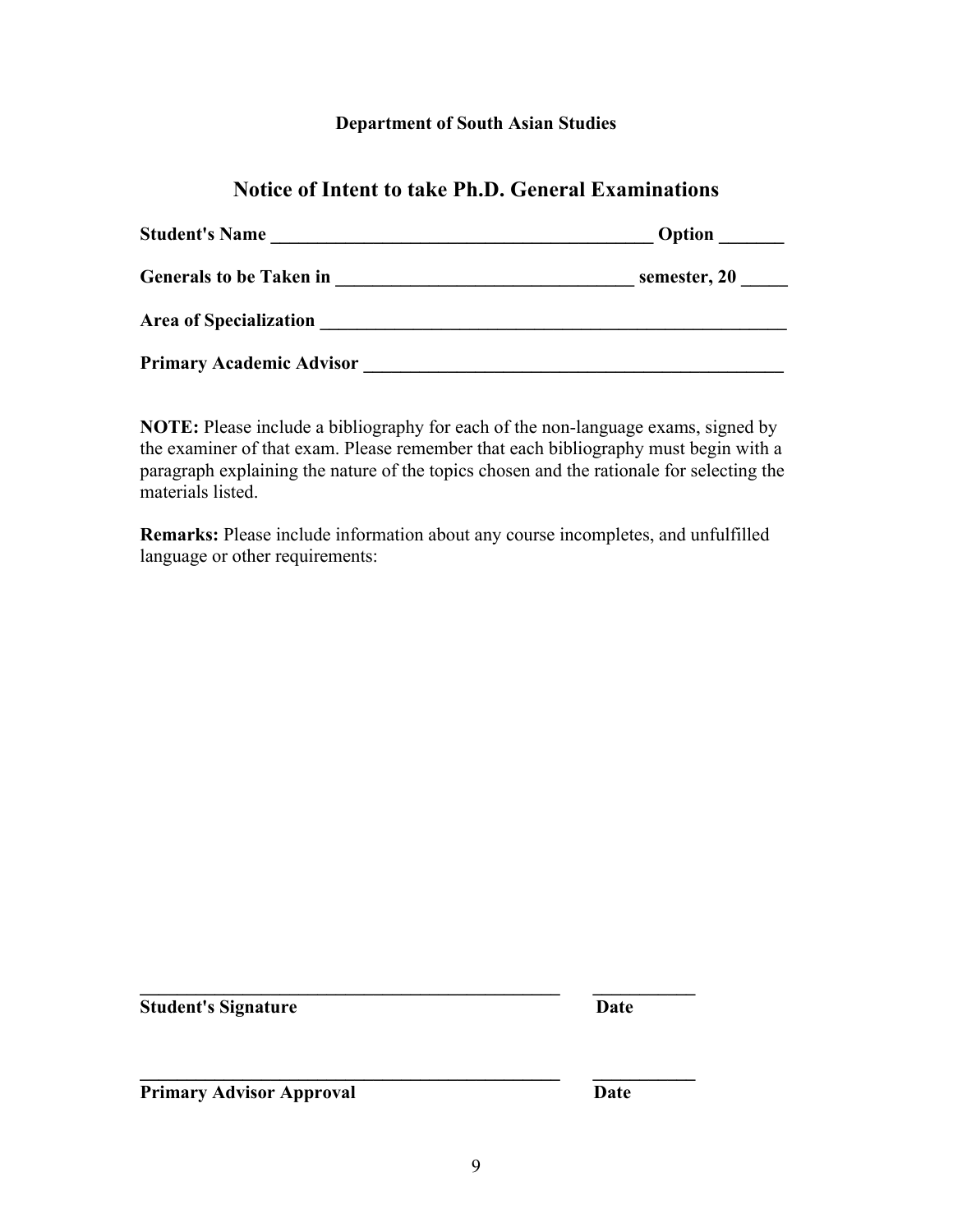## **Department of South Asian Studies**

## **Ph.D. General Examination Certification Form**

|                       | Semester, 20 |
|-----------------------|--------------|
|                       |              |
|                       |              |
|                       |              |
| Grade: ______________ |              |

**Remarks:** 

**Examiner's Signature Date** 

**\_\_\_\_\_\_\_\_\_\_\_\_\_\_\_\_\_\_\_\_\_\_\_\_\_\_\_\_\_\_\_\_\_\_\_\_\_\_\_\_\_\_\_ \_\_\_\_\_\_\_\_\_\_\_**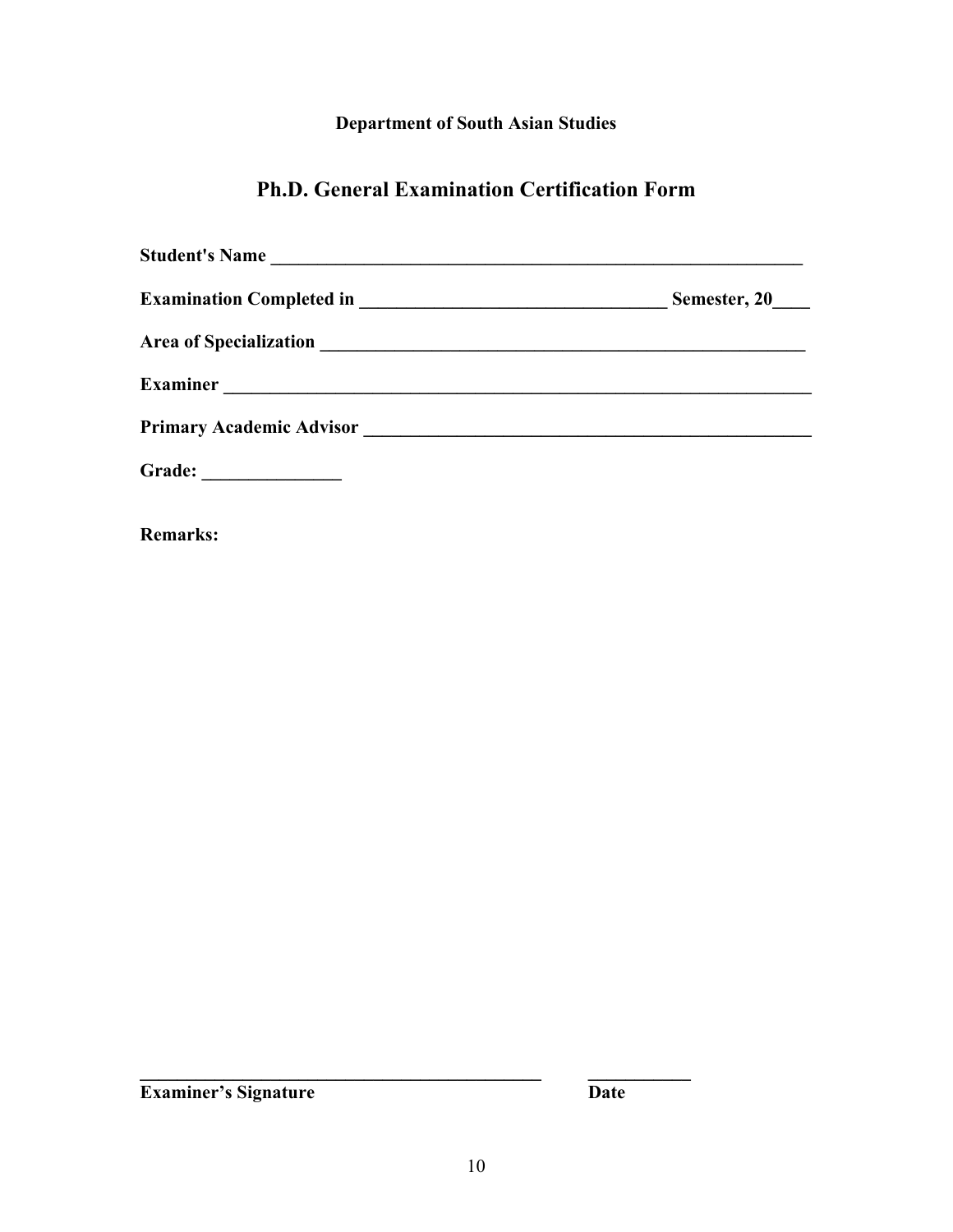## **Year Four: The Dissertation Prospectus**

Upon passing the general examinations students will be expected to complete a dissertation prospectus within a year's time and no later than the spring term of their fourth year. The prospectus should be in the range of 15 to 20 pages and include: 1) a clear statement of the dissertation project, its central problems and methodology; 2) its place in the context of related scholarship; 3) its importance to the field. The prospectus should also include a chapter outline and extensive bibliography.

#### **Student Responsibilities**

It is the responsibility of the student to formulate, with as much advice and consultation as appropriate, a dissertation project that seems significant and worthwhile to him or her, *and that others will recognize as a solid contribution both to his or her subfield and to the to the field of South Asian Studies more generally.* In this regard please refer to the enclosed statement "On Drafting a Dissertation Prospectus," and keep well in mind the following statement: "Each dissertation, in making a contribution to knowledge, should also illuminate our understanding of South Asian Studies."

Each student must choose a member of the Harvard faculty to supervise the writing of the Prospectus. Such a faculty member will most likely, but not necessarily, be the advisor who has been supervising the student's program to that point. The student must also propose two or three additional faculty members to serve on his or her Prospectus Committee, to be approved by the advisor.

#### **Advisor Responsibilities**

Advisors are expected to be involved actively in the development of the Prospectus especially with regard to its scope and purpose—and to guide the student through early drafts.

### **On Drafting a Dissertation Prospectus**

The purpose of a Prospectus is to enable students: (1) to clarify what they conceive to be the nature and significance of their prospective dissertation work, and (2) to receive constructive criticism, advice and approval from the faculty most likely to be involved in the full dissertation writing process. Formulating a Prospectus represents *a significant stage* in the course of dissertation work, and its importance should not be underestimated. Not only does it allow students to come to a fuller and more adequate understanding of their own project; it also enlists the active support of the faculty who are expected to provide significant advice and criticism at this crucial stage in its development.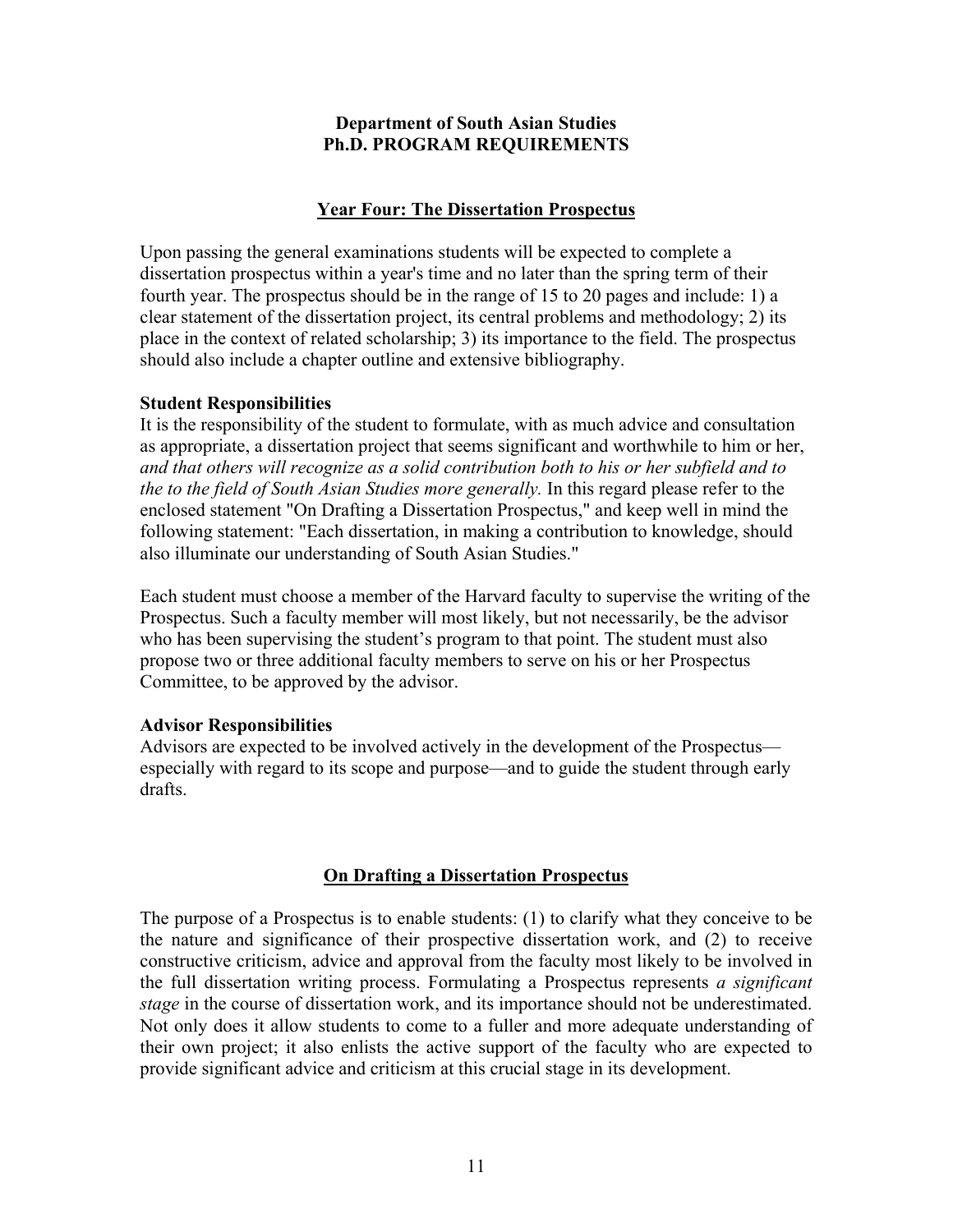While there are no well-established formulae or models for writing a Prospectus, every Prospectus should attend to the following three issues:

**1. Topic and thesis.** There is an important distinction between a topic and a thesis. A topic represents the issue which the dissertation addresses. A thesis constitutes the position which the student takes in relation to the topic; i.e., the central claim which is to be defended. For example:

Topic: Humor in Tamil Religious Poetry

Thesis: Humor plays an important role in medieval Tamil poetry, particularly in long narratives composed by Jain authors. This dissertation will argue that humor and its variants—irony, sarcasm—play an important role in Jain conceptions of human development, allowing the audience of readers and listeners to distance themselves from worldly affairs. Humor, in other words, marks the beginnings of *vairagya,* disdain for the world.

**2. Method.** The aim of this aspect of the Prospectus is not only to show how the dissertation will be done, but that the student is familiar enough with the topic that the project can be done, and within a reasonable amount of time. Consequently, in discussing method, it is especially important to attend to any special theoretical problems that might occur in the course of research and to note how these problems might be addressed. The Prospectus must also provide an outline of the projected chapter divisions and a brief description of how the argument will be developed from chapter to chapter.

**3. Contribution to scholarship.** Students should specify as carefully as they can what they consider to be the various ways their project will contribute to the field of study in which they work. In particular, it is helpful to write a brief statement of the current status of their topic within their larger field of study, to indicate the various problems at issue, and to show how their project will advance the discussion.

It is not unusual that there be a period of letdown and even listlessness following general exams, for the successful conclusion of exams marks the end of an intense and highly structured program of study. Students are now expected to initiate and structure their own study, and it often takes some time to learn how to do this. Also, students usually take on various teaching responsibilities after generals. As a result, work on the Prospectus is sometimes postponed until shortly before the due date one year after the exams. When this happens, there is a sharp and unfortunate break between preparation for the generals and work on the Prospectus. This break could be easily avoided if the student's "special topic" general exam, and study for the exam, is explicitly conceived as *preparation for the Prospectus*. Indeed, it might be helpful preparation for this exam to attempt to write at least the first draft of the Prospectus *before* the exam itself is taken. This would allow students to present their Prospectuses soon after generals and to move on to the main business at hand, the writing of the dissertation.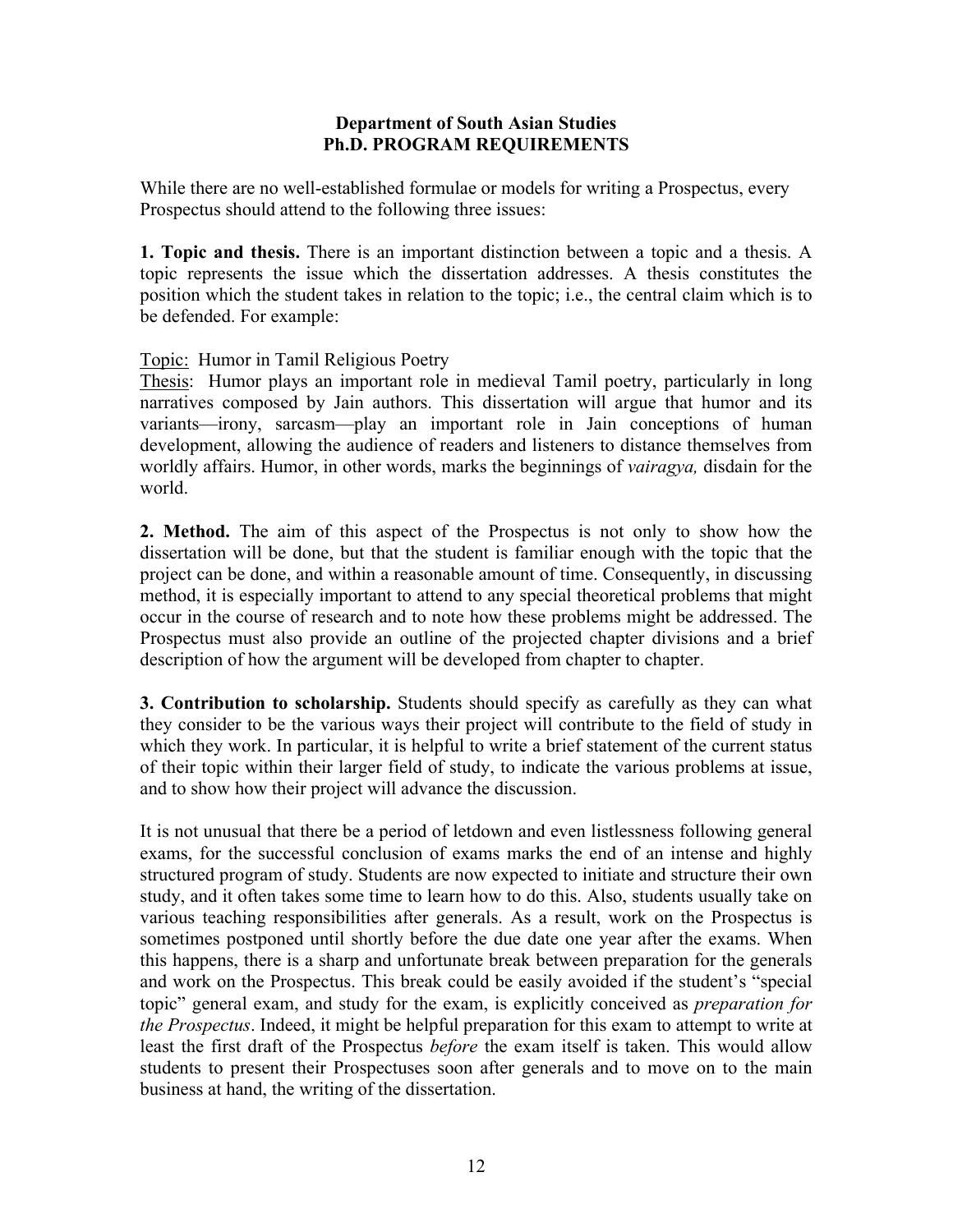## **Department of South Asian Studies Dissertation Prospectus Checklist**

Once a student and his or her advisor have determined that the Dissertation Prospectus is complete, the student must submit four (4) copies of the Prospectus, along with a copy of this checklist, signed by the advisor, to the Department Administrator.

- Document format is 12 pt. font, double-spaced.
- The length of the prospectus (excluding bibliography and notes) is roughly 15 pages.
- Bibliography should be representative but need not be exhaustive.
- A copy of this checklist, signed by the student's advisor, must accompany the Prospectus.
- A list of suggested committee members should be included.

Proposed Committee Members:

**Primary Advisor's signature Date** 

**\_\_\_\_\_\_\_\_\_\_\_\_\_\_\_\_\_\_\_\_\_\_\_\_\_\_\_\_\_\_\_\_\_\_\_\_\_\_\_\_\_\_ \_\_\_\_\_\_\_\_\_\_\_**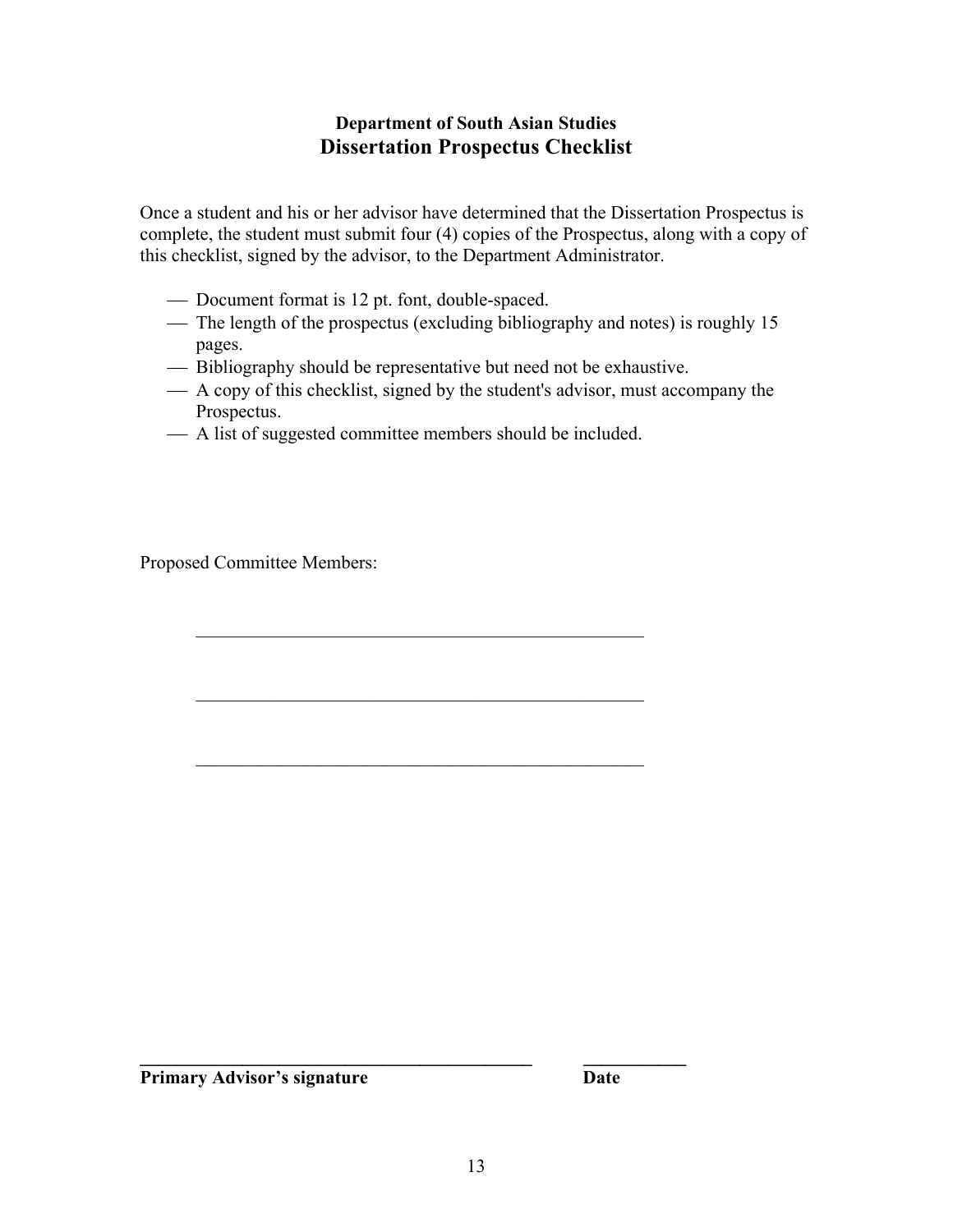## **(Sample)**

## PROSPECTUS

For a Dissertation entitled

## **Sandalwood and Carrion: Smell in South Asian Culture and Religion**

to be presented for the degree of Doctor of Philosophy

in

The Department of South Asian Studies

Harvard University

by James Andrew McHugh

Advisor: Professor Parimal G. Patil

May 2010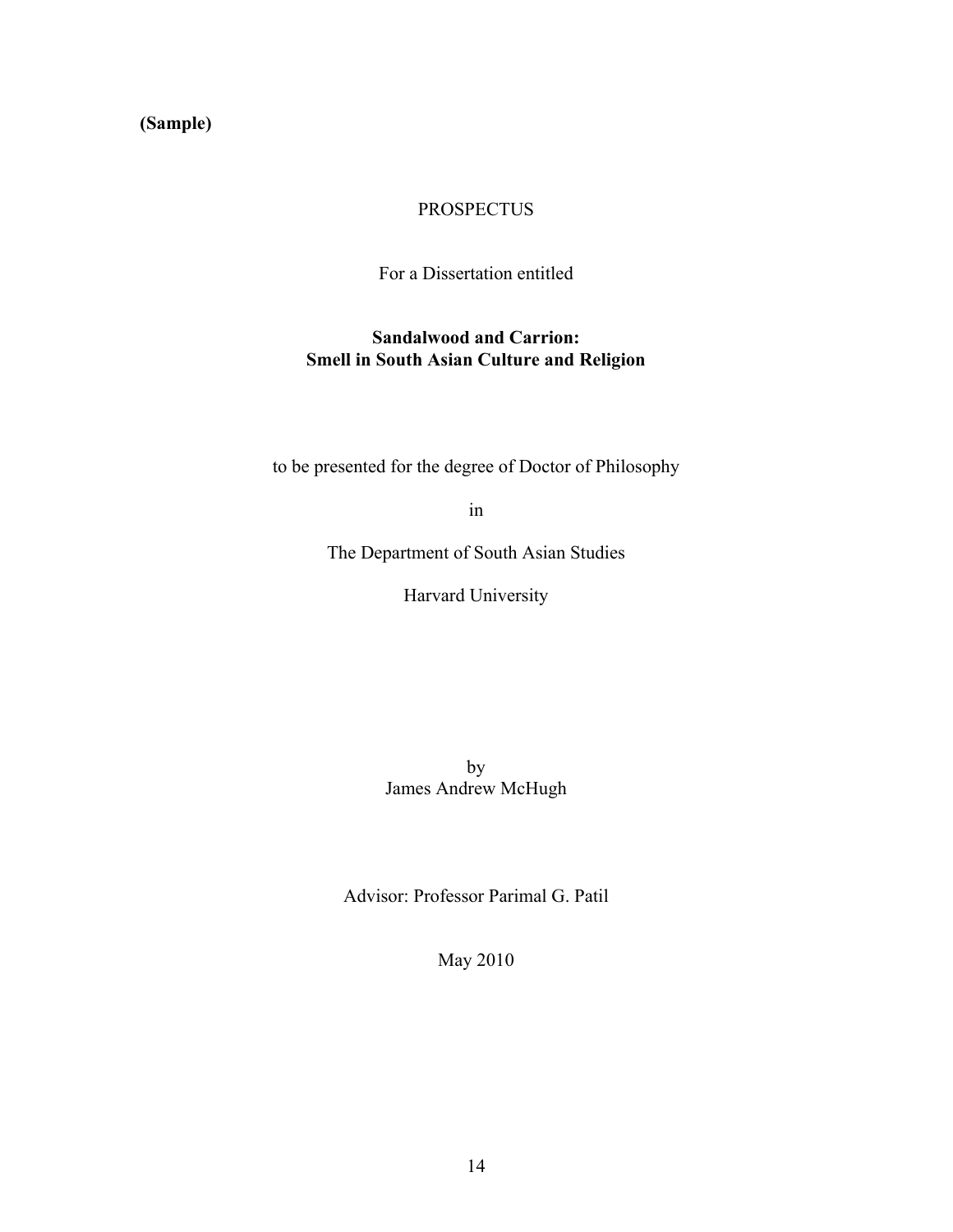#### **The Dissertation**

The dissertation should not exceed 75,000 words or 300 pages in length. It must be a substantial and original piece of work that demonstrates mastery of the field and the student's chosen topic.

The dissertation committee normally consists of three members, including the dissertation advisor. Two members of the committee must be members of the Faculty of Arts and Sciences.

Frequently, the committee will include at least one member from outside the Department, and occasionally one from outside the University. Students are expected to complete two chapters of their dissertation by the spring term of their fifth year. After this they are expected to produce at least one acceptable chapter of the dissertation each semester.

The dissertation must be an original work demonstrating the candidate's ability to do independent research in the special field. The dissertation must conform to the requirements described on the Formatting Your Dissertation page within GSAS' Policies at https://gsas.harvard.edu/degree-requirements/dissertations/formatting-your-dissertation and to any further requirements of style and form specified by the Department. After it is completed, the dissertation must be submitted to the dissertation committee at least three weeks before the defense. If this deadline for submission is not met, the student will be unable to graduate during the current degree period. Students are required to ascertain whether committee members want or need a hard copy or a digital copy of the dissertation prior to the defense. The dissertation will be publicly defended in a roundtable discussion that includes members of the dissertation committee and other interested parties.

An overall GSAS policy has been established that students ordinarily will not be permitted to register beyond their tenth year in the Graduate School. However, exceptions to this rule may be made for students who have taken maternity or parental leave or for students with other special circumstances. If an exception is requested, GSAS will require a letter from the advisor explaining the progress the student has made and the reason for the request; and a letter from the student explaining the plan of completion. Students no longer enrolled because of this policy will have the status of "withdrawn." Students are free to apply for readmission to the Graduate School, so as to re-register for the purpose of receiving the degree, when their dissertation is completed.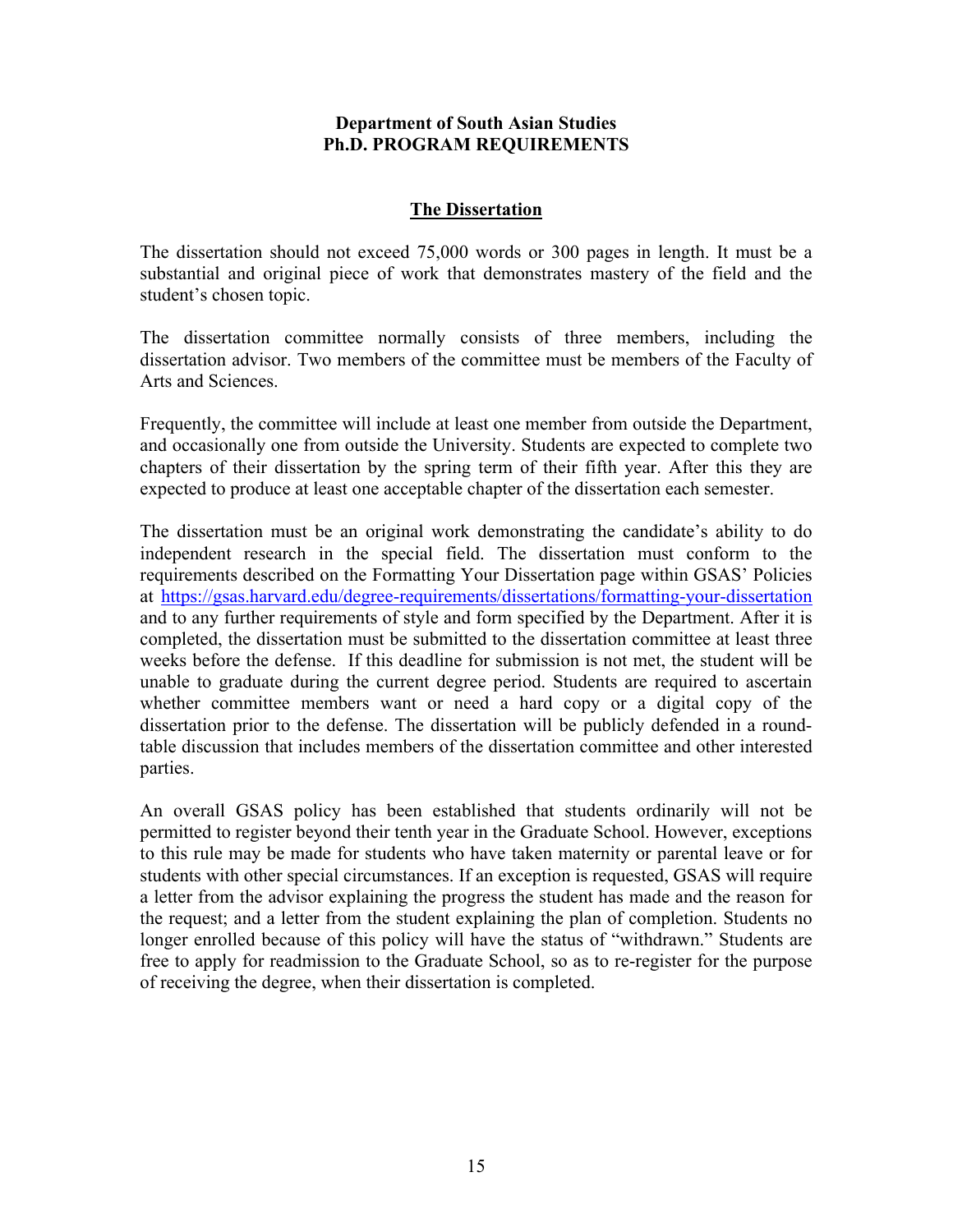## **Information on Submission of the Dissertation for Ph.D. Candidates**

## **I. Resource Guides and Paperwork**

The following documents are sent to you after your Prospectus has been approved:

Formatting Your Dissertation – This is the official Faculty of Arts  $\&$  Sciences' style guide for preparation of the dissertation, and hence is an indispensable source of information for all post-Prospectus doctoral students. It can be found at https://gsas.harvard.edu/degree-requirements/dissertations/formatting-your-dissertation.

Information for Degree Applicants – While specific dates will be updated every year, the basic timetable of Faculty of Arts & Sciences' degree deadlines remains perennially the same. You can view these dates on GSAS' Academic Calendar at https://gsas.harvard.edu/degree-calendar-2020-2021.

Application for Degree – Degree application information can be found at https://gsas.harvard.edu/degree-requirements/application-degree. Applications must be submitted by the appropriate date as listed above under Information for Degree Applicants.

## **II. The Timing of Submission**

When you think that you are within reach of completing your dissertation draft, your dissertation advisor should gather the Examining Committee; the Examining Committee should include the primary advisor and two (or sometimes three) additional faculty members, at least two of whom must be from the Faculty of Arts & Sciences.

The requisite number of copies of the final draft of the thesis should be submitted directly to the readers. Do not submit a copy to the Department. Once the Examining Committee is in place, a date for the dissertation defense will be set. In anticipating a defense date, keep in mind that your readers may need up to six weeks' reading time.

Dissertation Acceptance Certificate – The Department Administrator will prepare and deliver to the Chair of your thesis Examining Committee your Dissertation Acceptance Certificate immediately prior to the defense. If no revisions are required, or as soon as any and all revisions are completed, and all examiners have signed the Certificate, it should be returned to the Department Administrator so that copies can be made. The original will then be sent to the Registrar's Office, at which point you will be ready to proceed to make final arrangements for binding your finished dissertation.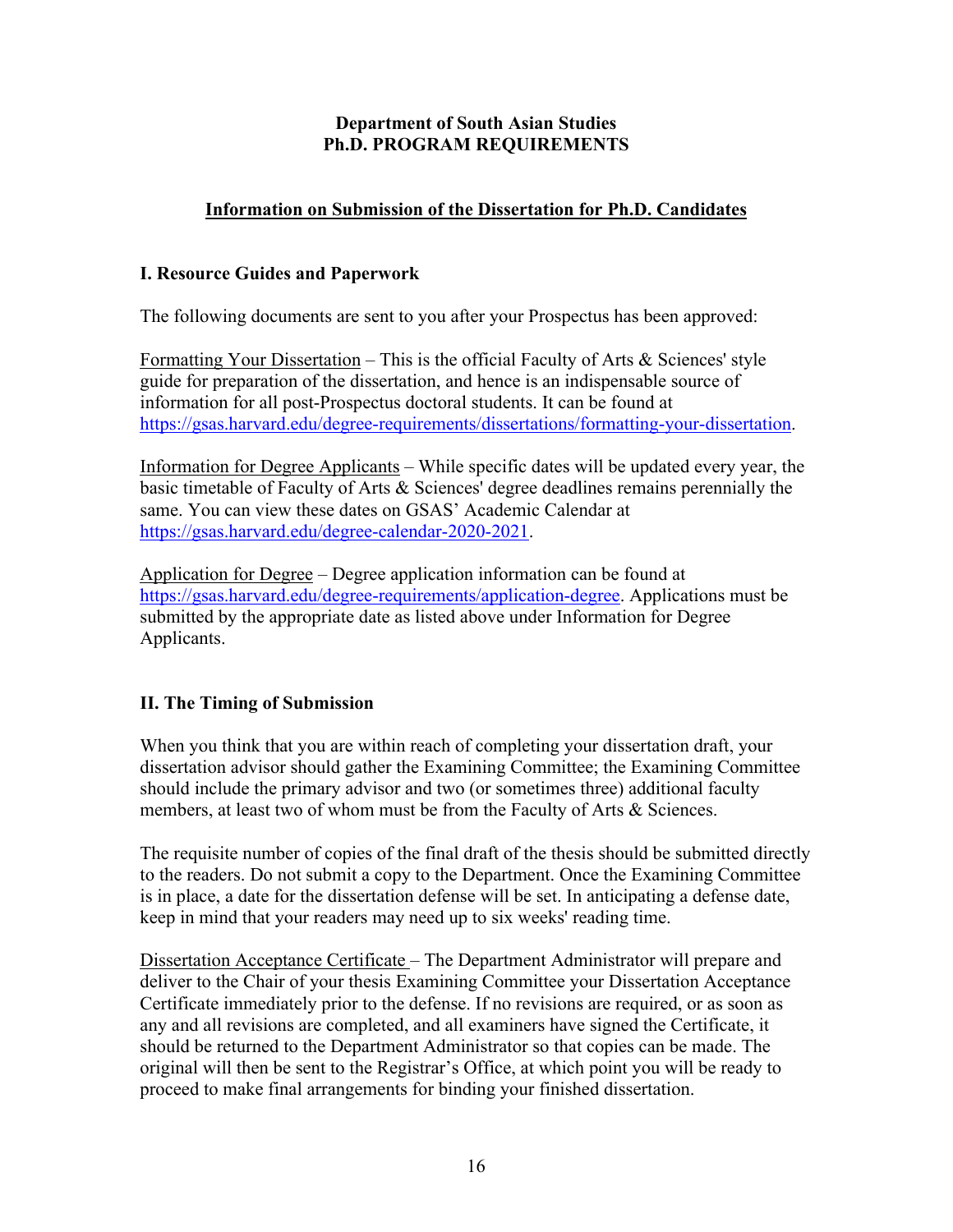Submitting Your Dissertation – Following the examination, the student, with the help of the dissertation advisor, should make any necessary corrections to the dissertation. Students do not submit a bound copy, rather they pay ProQuest which will make a bound copy for the Harvard archives. For more information on submitting your dissertation, go to https://gsas.harvard.edu/degree-requirements/dissertations/submitting-yourdissertation.

## **III. Related Matters**

Dissertation Abstract – You will need to prepare a dissertation abstract, not to exceed 350 words, prior to the dissertation defense. The abstract is required for publication in ProQuest Dissertations & Theses Global.

Publishing Your Dissertation – Upon final approval, the dissertation is distributed based on the permissions and publishing options you, as the student, select during the submission process. For information on publishing options, go to https://gsas.harvard.edu/degree-requirements/dissertations/publishing-options.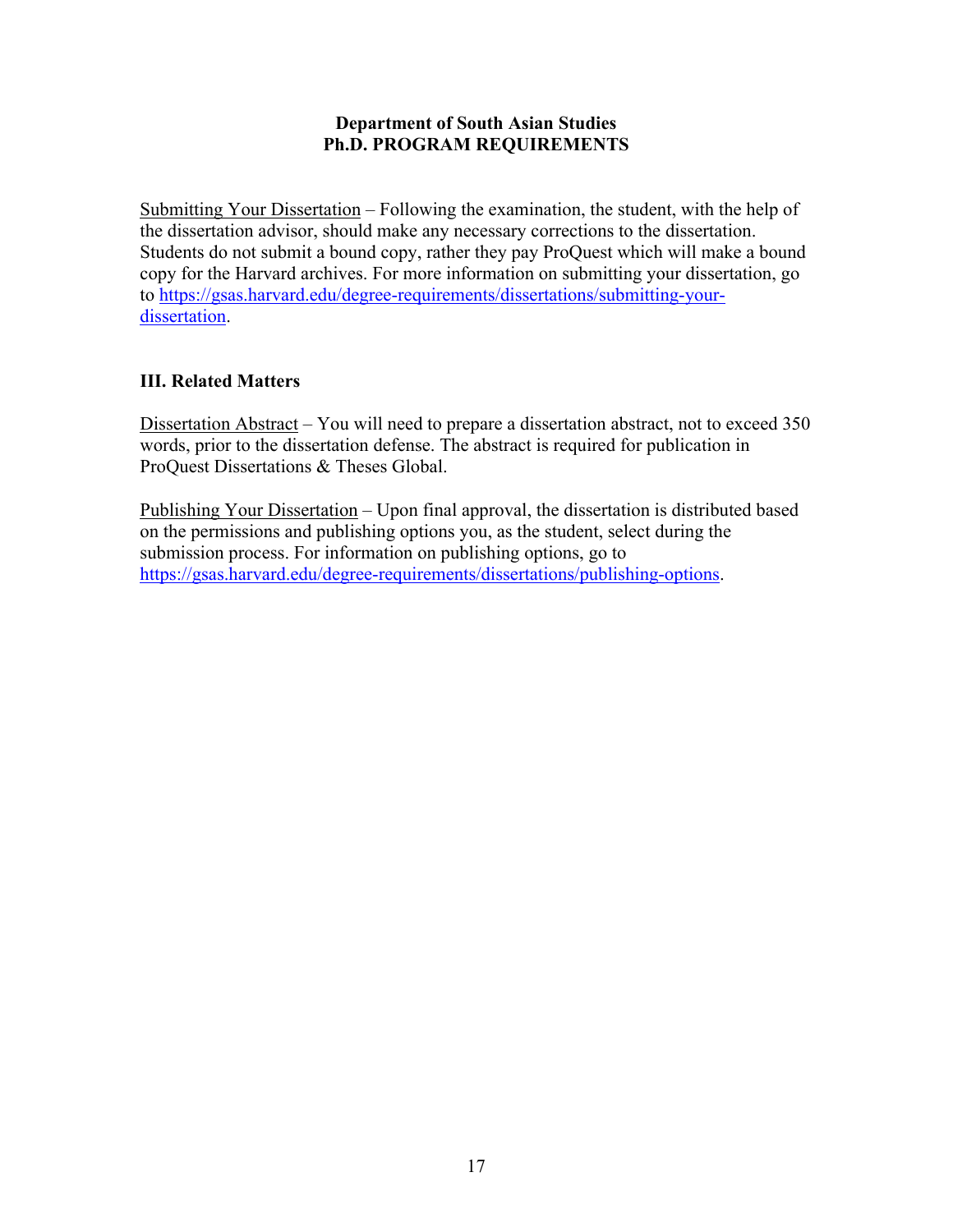### **Department of South Asian Studies**

### **Satisfactory Progress Requirements (from the GSAS Policies page)**

All students in the Graduate School of Arts and Sciences must be making satisfactory progress in order to be eligible for any type of financial aid. The following five provisions define satisfactory progress.

1. During the first two years of graduate study any student who is permitted to register is considered to be making satisfactory progress.

2. In each of the first two years a student must have achieved the minimum grade-point average required by this faculty: a "B" average.

3. Students must meet the requirements for the A.M. degree (even if they do not wish to obtain this degree) by the end of the fifth term.

4. By the end of the third year a student must have passed General Examinations except in cases where deferment has been formally granted.

5. By the end of the fourth year a student must have obtained approval of a Dissertation Prospectus except in cases where deferment has been formally granted.

6. By the end of the fifth year and each subsequent semester during which a student is allowed to register, she or he must have produced at least one acceptable chapter of the dissertation. It is expected that students will complete their degree by the end of the seventh year unless a formal extension is granted.

## **Petitions for Extensions**

If for any reason a doctoral candidate anticipates being unable to fulfill any of these steps within the specified or expected time period, he or she must submit a written petition for an extension—countersigned by the advisor—to the Director of Graduate Studies. In particular, once a student is beyond the seventh year, he or she must petition (annually) for more time in the program. Extensions will not be granted past the tenth year.

After their seventh year in the program, students who are unable to present evidence of progress on their dissertation, or who assume professional commitments out of residence that prevent them from sustaining it, may be asked either to apply for a leave of absence, or, if the limitations on leave time have been reached, to withdraw from the program. (In the latter instance, if a student subsequently completes the dissertation out of residence or is able to return to full-time resident study, he or she may be re-admitted to the program at the discretion of the student's advisor and the Director of Graduate Studies.)